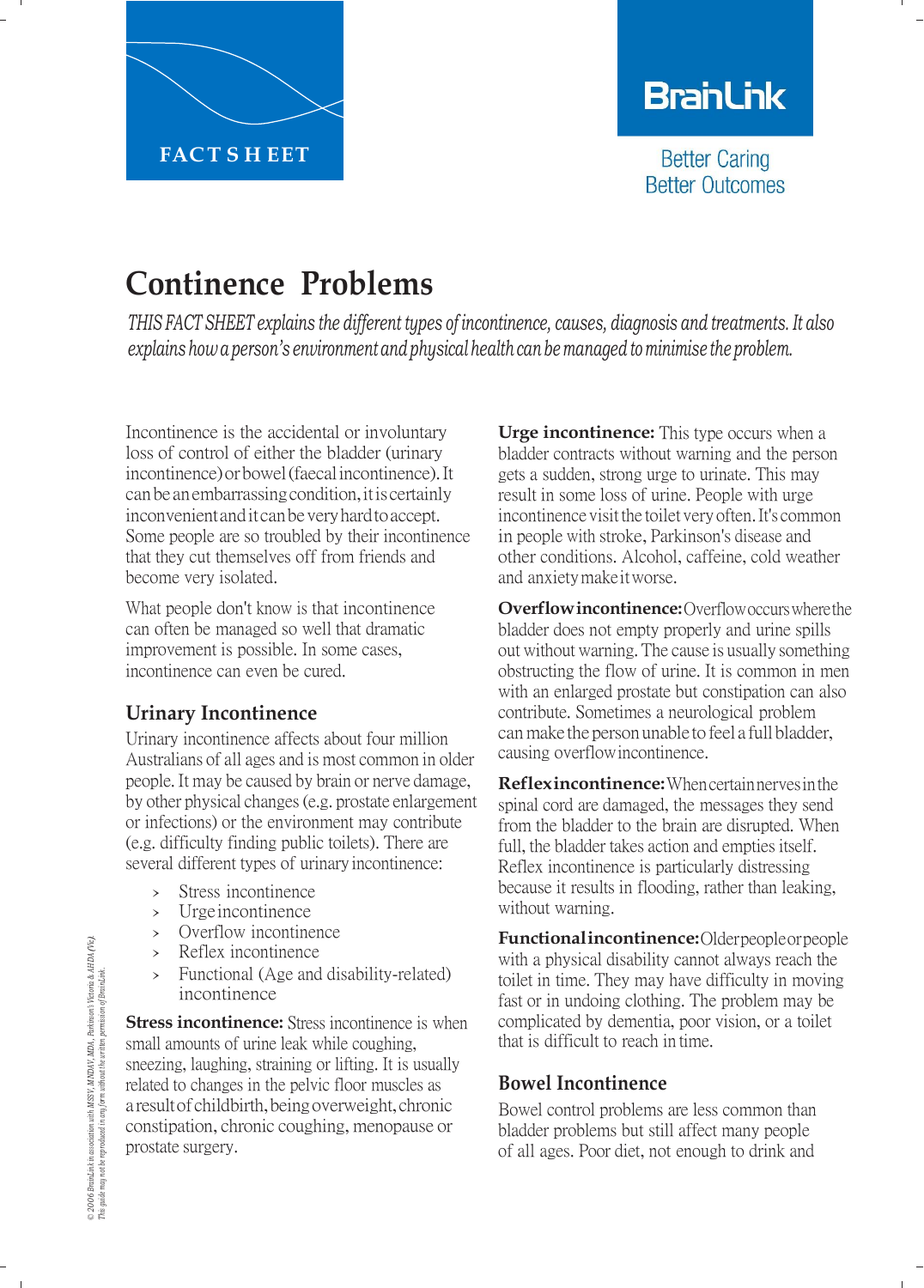lack of exercise are key contributors to bowel incontinence. A well balanced diet, good fluid intake, and regular exercise can help prevent it.

#### **What Causes Incontinence?**

There are many causes of urinary and faecal incontinence. It might be a neurological problem, a urinary tract infection, prostate problems, diabetes, constipation, or even a chronic cough, but most causes can be treated.

Medications are sometimes the culprit. For instance, some sedatives reduce a person's awareness of body signals, while blood pressure pills can occasionally cause stress incontinence. Other drugs may cause constipation, which can lead to bladder or bowel incontinence. Talk to your doctor about any problems you are experiencing.

In the case of bowel incontinence, severe constipation is often the problem. This causes the back passage to become stretched and weakened over time and the person loses control over it. Loose stools can also be difficult to control, especially if your pelvic floor muscles are weak or the sphincter muscle has been damaged. Loose stools may be caused by eating too much fibre, highly spiced foods or other food intolerance, some medications or bowel surgery.

#### **Diagnosis**

Your doctor might order tests, such as a urinalysis to check for a urinary infection. A bladder ultrasound may be required to check if the bladder is emptying fully. Sometimes an X-ray may be required to detect severe constipation.

#### **Treatment**

Treatments can range from losing weight and bladder retraining to curing chronic constipation, physiotherapy and for a few, surgery.

Where medication is contributing to incontinence, your doctor may beable toreduce thedose, spread the pills out over the day or change the medication. For urge incontinence, medicines are

available to slow down the bladder, which doesn't cure the problem, but it can improve things significantly. There may be side effects however.

Physiotherapists can help with stress and urge incontinence by providing simple exercises to strengthen the pelvic floor muscles that need to be done regularly.

Your doctor might need to refer you to a continence advisor– a nurse, physiotherapist or medical specialist working in continence management. Sometimes a referral to a urologist (a specialist in urinary problems), a urogynacologist (for bladder problems related to gynaecological issues) or a geriatrician (a specialist in aged-care) is appropriate.

#### **Managing Incontinence – the Environment**

Incontinence often results when a toilet is not easy to find or use. An occupational therapist or advisors at the Independent Living Centre can help you assess your environment for practical purposes and set it up to help prevent accidents. Are any of the following issues in your home?

**Gettingtothetoilet:**Canthepersonreadilywalk the distance to the toilet? Is the lighting good enough? Are there mats to trip on? Would it help to leave a night light on? A label on the toilet door may remind someone with memory problems where itis.

**Setting up the toilet:** Do steps create access issues? Is the doorway and room big enough for a wheelchair or walking frame? Can the person balance at the toilet? Grip rails may help. If access can't be improved,

a urinal or commode chair may be the best solution. Is the toilet too low? Devices are available to raise the toilet seat. Can the person reach the toilet paper? Does poor balance or restricted movement in shoulders, elbows or hands make it difficult to use the toilet paper?

**Clothing:**Is clothing easy to get on and off?Lots of layers can be a problem. Use stretch fabrics, elastic waist bands and Velcro rather than zips or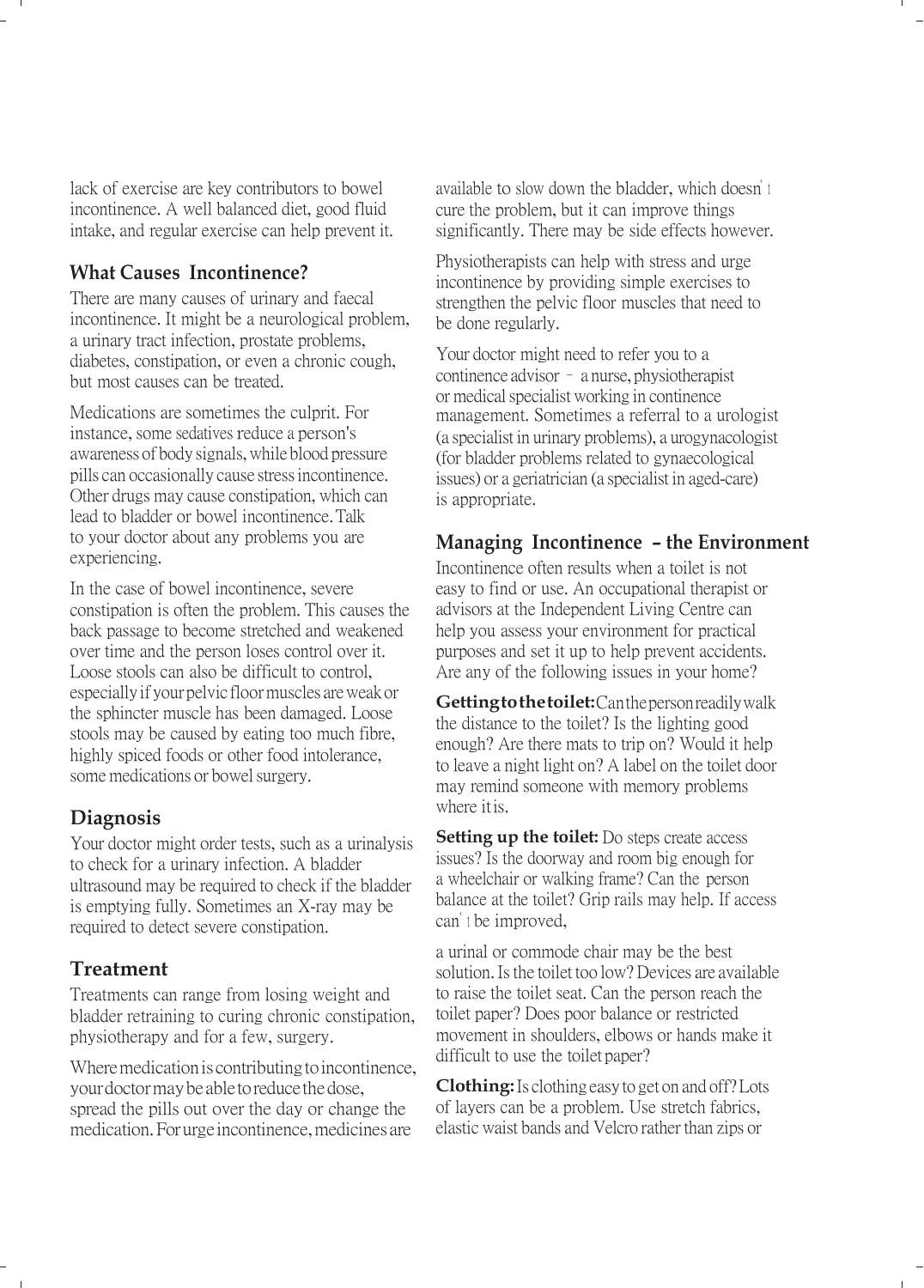buttons. For easy laundering, buy non-iron clothes or consider using a linen service if constant washing ofsheetsis an issue.

**Public facilities:** When out, look for places with disabled toilets asthese have space for awheelchair and two people. See the Melbourne Central Business District Mobility Map, published in the Melway Street Directory or available free from the City of Melbourne Hotline: (03) 9658 9658. Also check the National Public Toilet Map website at [www.toiletmap.gov.au](http://www.toiletmap.gov.au/) to locate toilets by town, suburb or postcode.

**When memory is a problem:** Establish a routine and remind the person to use the toilet at regular intervals (every two or three hours) or at the times youknowtheyusuallygo.

## **Managing Incontinence – Physical Health**

Diet, fluid intake and exercise are all key elements for managing incontinencewell.

**Diet:** Constipation can make bladder problems worse and sometimes leads to faecal incontinence. A regular bowel pattern depends on a healthy, highfibre diet, which means lots of fruits (fresh, stewed, dried), vegetables, wholegrain and wholemeal cereals and breads(oatmeal, rice, rye, wheat, barley) and nuts and lentils.

**Fluid intake:** We need about 1.5 to 2 litres of fluid a day – six to eight glasses. Fluid intake includes foods with high fluid content, such as jellies, soups and yoghurt. In the case of faecal incontinence, adequate fluid helps to soften constipated stools or thicken loose stools.

Often peoplewith bladder problemstry to drink less for fear of becoming wet, but this only makes matters worse. Firstly, it can cause constipation. Secondly, urine becomes concentrated, which can irritate the bladder, leading to infection. Thirdly, the bladder learns to hold less fluid, resulting in more frequent trips to the toilet. It' simportant to drink enough, but sensible to refrain from lots of fluidbeforebedtimeorsocialoutings.

**Exercise:**Regularexerciseisimportantbecause it improves blood flow throughout the body, including the gut, which helps to prevent constipation. If walking isn'<sup>t</sup> possible, arm, leg and body exercises will help.

Weak pelvic floor muscles can often also contribute to both bladder and bowel incontinence. Continence Physiotherapists can assist with pelvic floor exercises.

## **ManagingIncontinence–Aidsand Appliances**

Absorbent pads and special pants are available that are designed to absorb urine or contain faeces. These come in a range of sizes and levels of absorbency. Some pads are disposable, some are reusable and they are held in place by special pants.

For mild incontinence, some women can use thin continence pads or even panty liners. Menstrual padsarenoteffectivebecausetheyarenotdesigned to hold urine and they do not eliminate odour.

Urinary incontinence in men can be managed through condom drainage – a sheath over the penis, with a tube attached that leadsto a leg bag or overnight bag. Some people use condom drainage as a back-up on outings, for example.

For men or women, urine can also be collected via a catheter – a tube inserted into the bladder. Longterm catheters need careful management however to minimise infections and other complications. A bag to collect the urine is strapped to the leg under the clothing. A larger bag can hang on the bed at night. Ask your doctor about thismethod.

Other continence aids include absorbent bed sheets and chair covers (reusable or disposable), bed pans, commodes and non-spill urinals for use in bed or on car journeys.